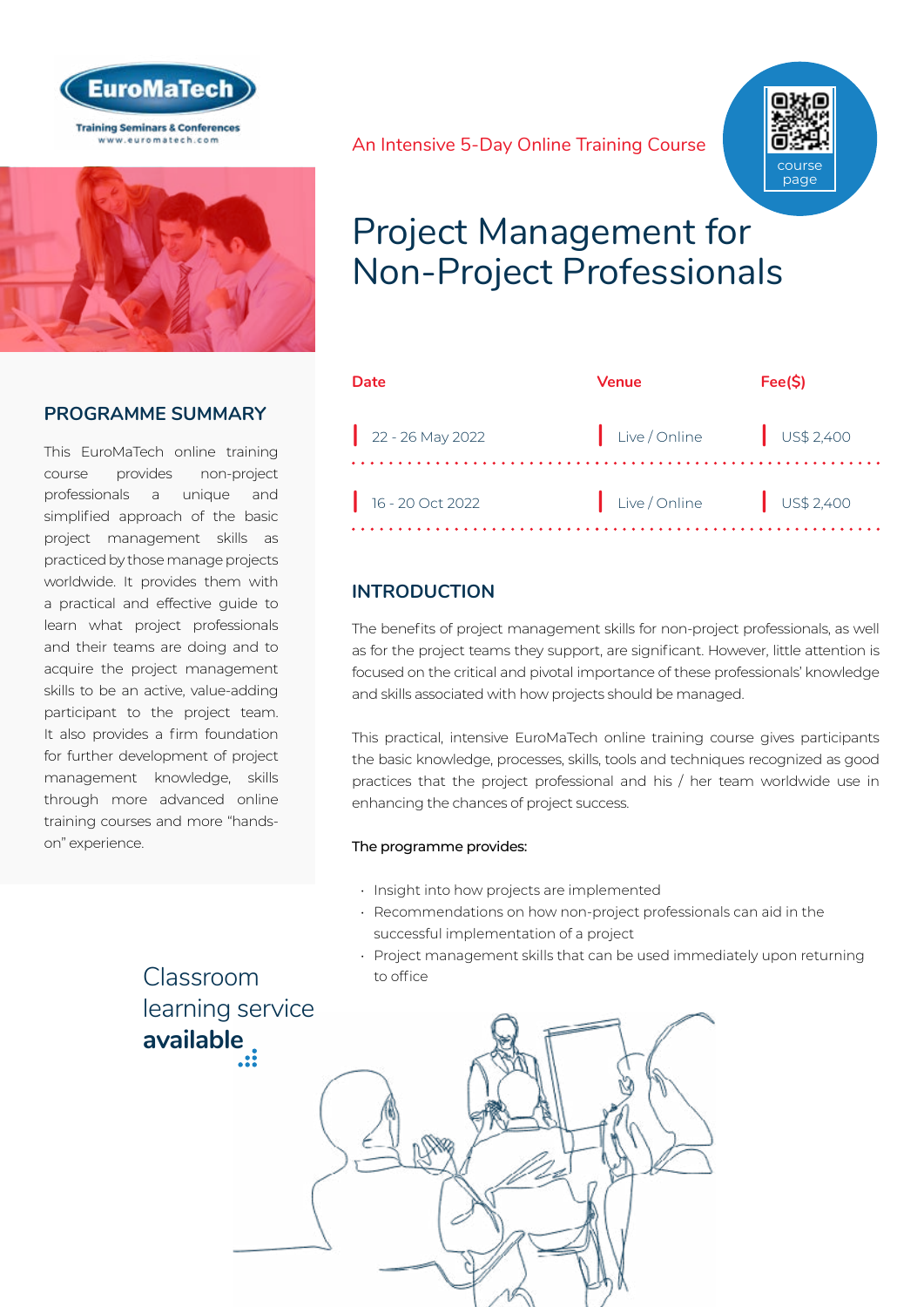# **TRAINING METHODOLOGY**

This Project Management for Non-Project Professionals online training course will combine conventional presentations with the use of course materials and interactive practical exercises, supported by training videos, case studies, etc. It includes concepts definition, experiential exercises, practical examples, dialogues and discussions. A high level of delegates' participation is expected to relate the project management knowledge and skills learned in the programme to the actual needs at their workplace.

### **In-house Training**

EuroMaTech is capable of conducting this training programme exclusively for your delegates. Please e-mail us on inhouse@euromatech.ae for further information and/or to receive a comprehensive proposal.





**Email Address:** info@euromatech.ae

**Website:** www.euromatech.com

## **WHO SHOULD ATTEND**

- Those who are involved in projects but do not manage them, such as Project Team Members, Coordinators, Stakeholders, Analysts, etc, who want to increase their level of effective and efficient contribution to the success of their project
- Anyone in an administrative role in project environments, such as Executive Assistants and other Administrative Professionals, who wishes to increase their level of effective and efficient contribution to the success of any projects they are involved in

# **PROGRAMME OBJECTIVES**

- Obtain a fundamental understanding of basic aspects of managing projects
- Familiarize and use essential vocabulary and terminology in managing projects and apply basic project management knowledge, skills, tools and techniques to increase both work efficiency and effectiveness on the project team
- Plan, organize and control project activities by using proven project management skills of successful projects
- Learn and implement the five project management process groups to be performed for any project.
- Identify and understand the ten knowledge areas of project management
- Realize the importance of both hard skills and soft skills as these are applied to different aspects of successfully managing a project for the project team
- Learn how to proactively plan, monitor, track, update and control risks and opportunities to increase the probability of project success
- Manage the on-going needs, concerns and expectations of stakeholders to effectively engaging them in project decisions and execution to support the project's interests
- Establish an effective and efficient communication strategy to get cooperation and coordination from stakeholders towards meeting the project objectives

# **QUALITY CERTIFICATIONS & ACCREDITATIONS**

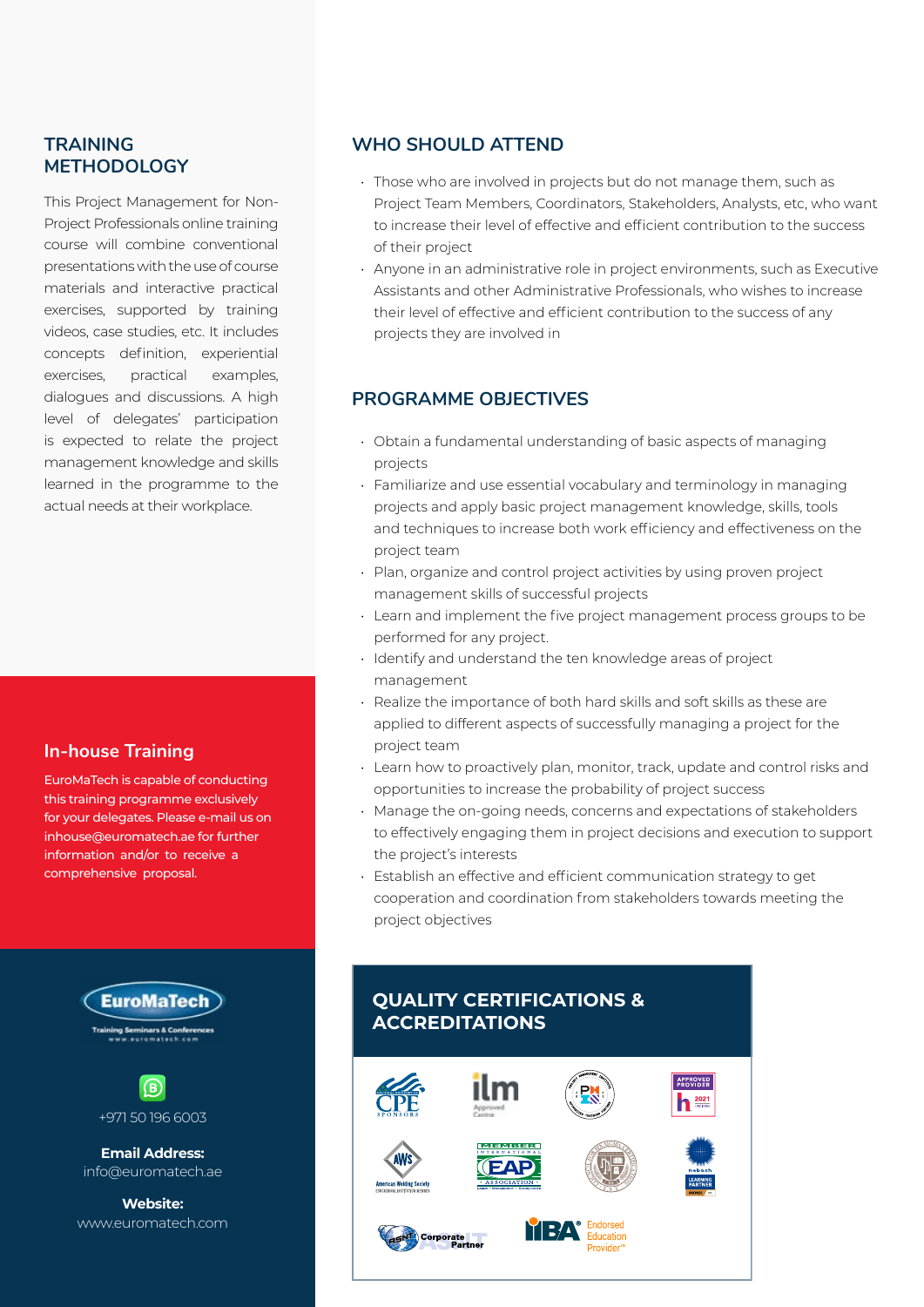# **COURSE OUTLINE**



### Project Management Overview

- What is a project?
- Definition of project management
- The pitfalls of not using project management
- Project vs. Operations
- The triple constraints in project management
- Stakeholders in project management
- Project life cycle
- Product life cycle
- Project phases
- The Hard / Soft skills in managing a project
- The ISO-21500 Guidance for project management
- Project Management: The Process Context
- Project Management: The Organizational Context
- Critical Success Factors (CSFs) in managing projects
- The Project Management Office (PMO)

### Responsibilities & Competencies of the Project Team Members

- Project Management: The Interpersonal and Behavioural Context
- Responsibilities of the project team member
- Common challenges of the project team member
- Skill requirements of the project team member
- Functional competencies of the project team member

# **Day 2**

### Project Management Process

- Initiating
- Planning
- Executing
- Monitoring and Controlling
- Closing

### Project Management Knowledge Areas

- Project integration management
- Project scope management
- Project time management
- Project cost management
- Project quality management
- Project human resource management
- Project communication management
- Project risk management
- Project procurement management
- Project stakeholder management

# Project Initiation

- Develop the project charter
- Identify stakeholders
- Establish the preliminary project team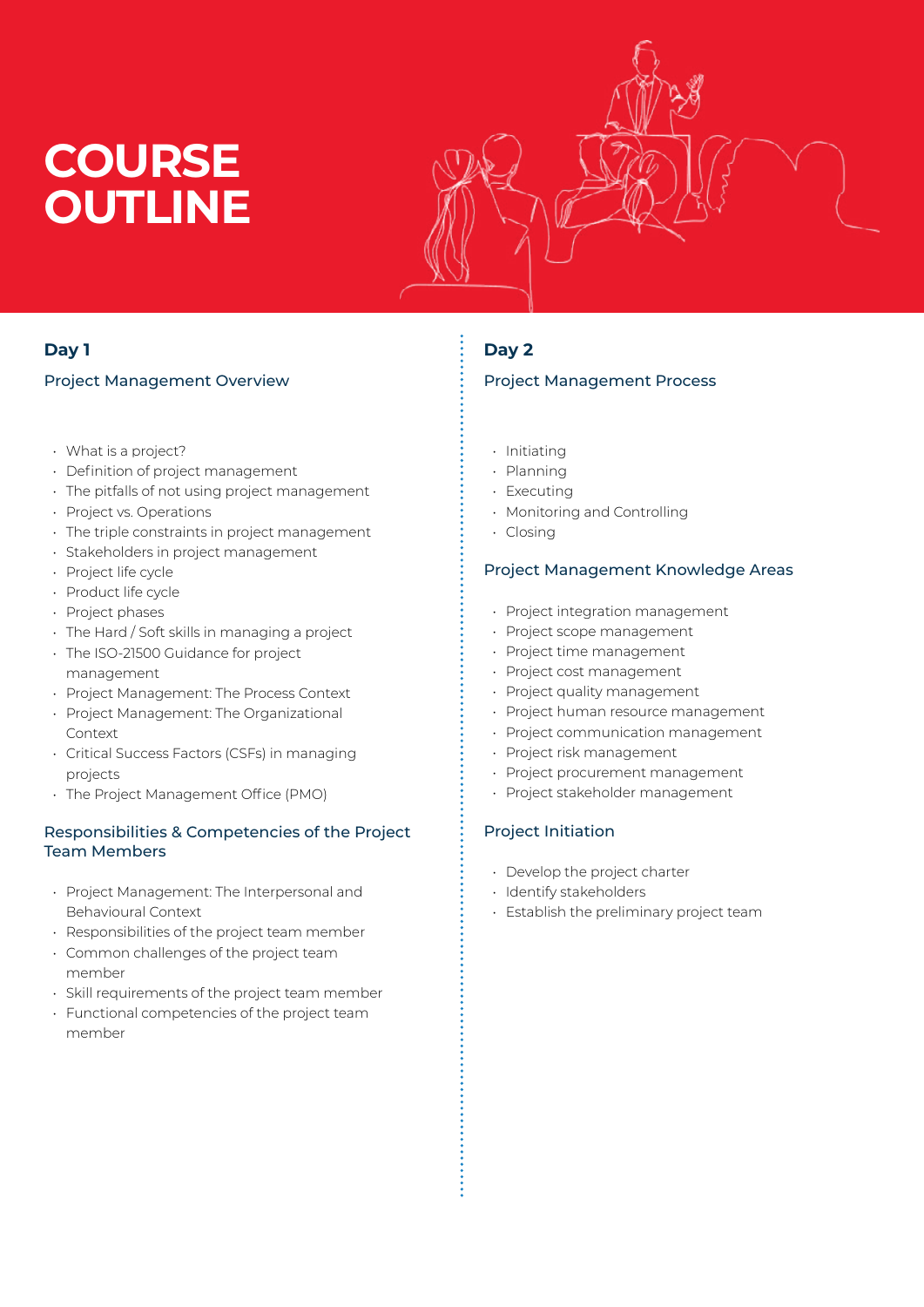# **COURSE OUTLINE**

# **Day 3**

### Project Planning

- What is project planning?
- The project planning process
- Review project requirements
- Conduct the Project Kick-off meeting
- The Work Breakdown Structure (WBS)
- The Organization Breakdown Structure (OBS)
- The Responsibility Assignment Matrix (RAM)
- Scope planning
- Schedule planning
- Cost planning
- Quality planning
- Human resource planning
- Communications planning
- Risk planning
- Procurement planning
- Stakeholder management planning
- The change control process
- The project plan

# **Day 4**

### Project Execution, Monitoring & Control

- Manage and coordinate project execution
- Manage productive meetings
- Manage technical performance
- Manage schedule, cost and resource performances
- Manage risks, issues and opportunities
- Manage and control changes
- Manage project team interfaces
- Manage stakeholder relationship
- Manage deliverables tracking
- Project monitoring and control approach

# **Day 5**

## Project Closure

- Project closure objectives
- Close procurement contracts
- The "Punch-List" approach
- Administrative closure
- The project completion checklist
- Hand Off deliverables
- Close project
- Obtain and update lessons learned
- Post project evaluations
- Communicate project achievements
- Celebrate and reward performances
- Transition to Operations & Maintenance